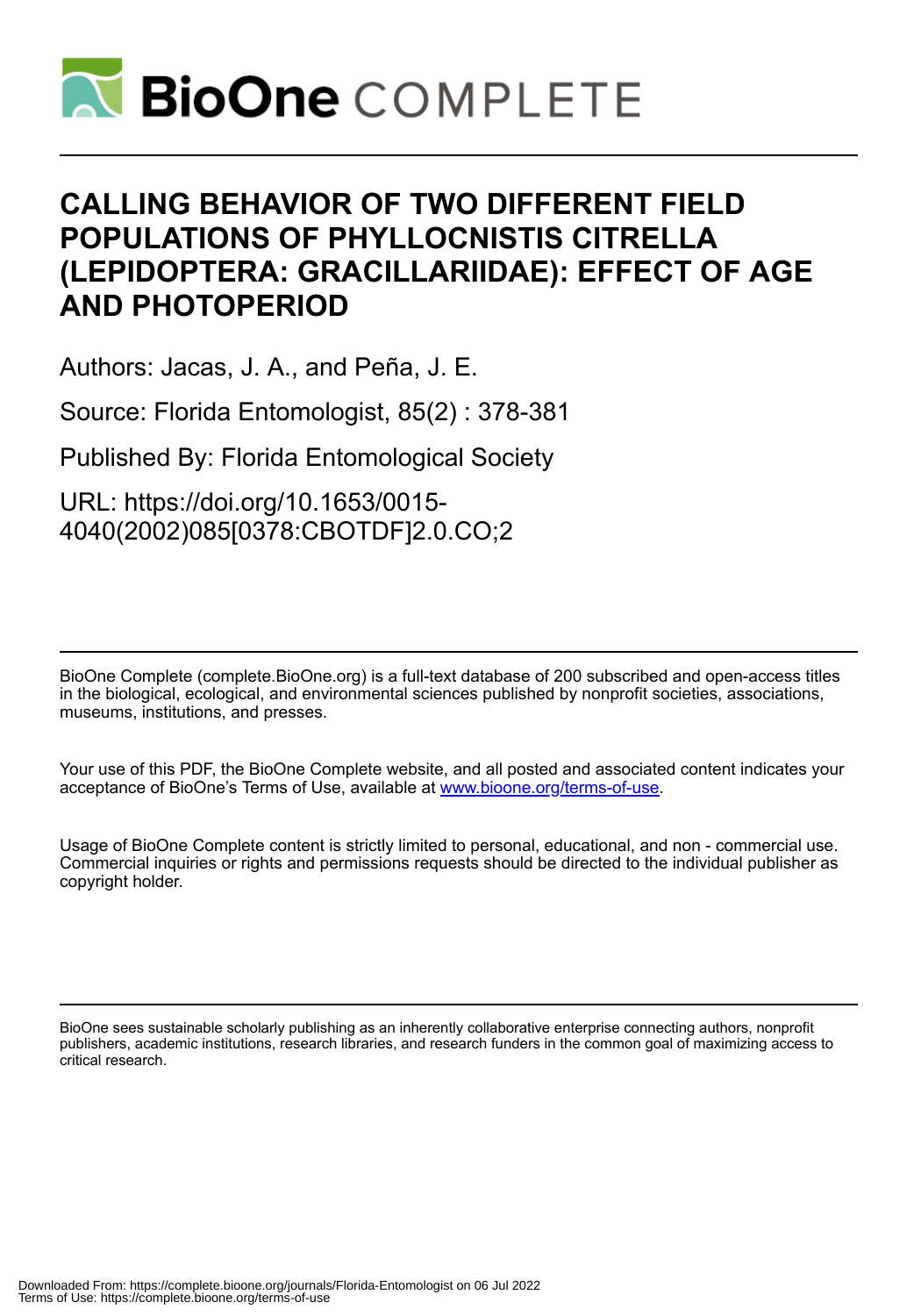## CALLING BEHAVIOR OF TWO DIFFERENT FIELD POPULATIONS OF *PHYLLOCNISTIS CITRELLA* (LEPIDOPTERA: GRACILLARIIDAE): EFFECT OF AGE AND PHOTOPERIOD

J. A. JACAS<sup>1</sup> AND J. E. PEÑA<sup>2</sup>

1 Institut Valencià d'Investigacions Agràries, Ctra. Montcada a Nàquera km 5, E-46113-Montcada, Spain Present address: Universitat Jaume I, Departament de Ciències Experimentals, Campus del Riu Sec E-12071-Castelló de la Plana, Spain

2 University of Florida, Tropical Research and Education Center, Homestead, FL 33031

*Phyllocnistis citrella* Stainton (Lepidoptera: Gracillariidae), is an oligophagous leafminer of Rutaceae, especially of *Citrus* spp. (Jacas et al. 1997), occurring in all citrus-growing areas worldwide. Pheromone traps have been used successfully in Japan (Ando et al. 1985, Ujiye 1990) but unsuccessfully in China (Tongyuan et al. 1989), Italy (Ortu 1996), Spain and Florida (pers. obs.), and Turkey (Uygun, N., Univ. Çukurova, Adana, Turkey, pers. comm.). Negative results could be attributed to the use of a non-specific attractant, and to a poor understanding of the behavior of the pest. The objective of this study was to determine patterns of calling of two populations of *P. citrella* when exposed to three different photoperiods as a first step toward determination of a specific sex pheromone.

A first set of experiments was carried out during June-July 1998 at the Institut Valencià d'Investigacions Agràries (IVIA) Spain (0.4°W long., 39.6°N lat., 33 m alt). A second set was performed at the Tropical Research and Education Center (TREC) Florida (80.2°W long., 25.3°N lat., 1 m alt.), during October-November 1998. Pupae of *P. citrella* were gathered from citrus orchards. Female pupae (Garrido & Jacas 1996) were placed in 12 cm-diameter petri dishes containing 2% agar and filter paper and held in a cabinet at  $25 \pm 1$ °C, under a photoperiod matching local one at that moment. Emerging adults were transferred daily to analogous petri dishes (max. 6 moths per dish) and fed droplets of honey plus pollen. These were placed in a cabinet at  $25 \pm 1^{\circ}C$ , and exposed to one of the three photoperiods: L12:D12, L16:D8, and L8:D16. At 60 min intervals during scotophase, and using a portable red light, moth activity (quiescence, locomotion, or calling) was observed in the cabinet and recorded. Calling females opened and vibrated their wings and rhythmically protruded and retracted the ovipositor. Observations were classified per scotophase hour and sorted by photoperiod, age, and geographical/seasonal origin. Age was expressed as the scotophase number (1 to 7), starting with the first complete scotophase after emergence. The onset of calling was determined as the time (hours after lights off) halfway between the first time calling was observed and the previous observation. Differences in percentages of female call-

ing were subjected both to G-test (Sokal & Rohlf 1969) and two-way ANOVA for unbalanced designs (SAS Institute 1985). Onset calling times were also analyzed using a two-way ANOVA. About 10,000 observations of moth activity were recorded.

Table 1 shows the influence of age and photoperiod on the percentage of calling females. Calling patterns for moths subjected to the same photoperiod regime at the two locations were significantly different  $(G = 24.71; df = 6; P < 0.005)$ . Nevertheless, the age pattern exhibited by females exposed to L16:D8 at IVIA did not significantly differ from that exhibited by those exposed to L8:D16 at TREC  $(G = 7.59; d.f. = 6; P = 0.2245)$ . Photoperiod (F = 15.56; df = 2, 38; P < 0.0001) and age (F = 2.67; df = 6, 38; P = 0.0352) affected the proportion of females calling, whereas the geographical/seasonal origin did not  $(F = 0.70; df = 1,$ 38;  $P = 0.4102$ . Calling activity of females exposed to L12:D12 photoperiod was the highest, especially for age 1 females. Moths aged 4 to 7 called more than those aged 2 and 3, with 1-day old females being the less active ones. Females exposed to a photoperiod opposite to the one occurring when they were collected in the field barely responded during the whole experimental period.

Mean onset calling times (MOCT) are shown in Figure 1. Both geographical/seasonal origin (F  $= 781.26$ ; df  $= 1, 374$ ;  $P < 0.0001$ ) and photoperiod  $(F = 31.06; df = 2, 374; P < 0.0001)$  affected the MOCT, but age did not  $(F = 1.35; df = 6, 374; P =$ 0.2337). Moths studied during the first set of assays called significantly earlier than those tested during the second set, and, similarly, the longer the photophase experienced by a moth, the sooner it called. The MOCT for females collected at IVIA was  $8.62 \pm 1.29$  h (N = 130; mean  $\pm$  SE) when exposed to L12:D12 and  $8.11 \pm 0.93$  h (N = 90) when exposed to L16:D8, whereas for those collected at TREC, it was  $11.67 \pm 0.58$  h (N = 71) when exposed to L8:D16, and  $10.65 \pm 0.61$  h (N = 84) when exposed to L12:D12. Calling occurred mostly toward the end of the scotophase. Non-calling females (8L:16D for the experiments at IVIA and 16L:8D at TREC) were usually very active toward the end of the scotophase.

*Phyllocnistis citrella* has been considered a crepuscular and dawn-active moth. Our results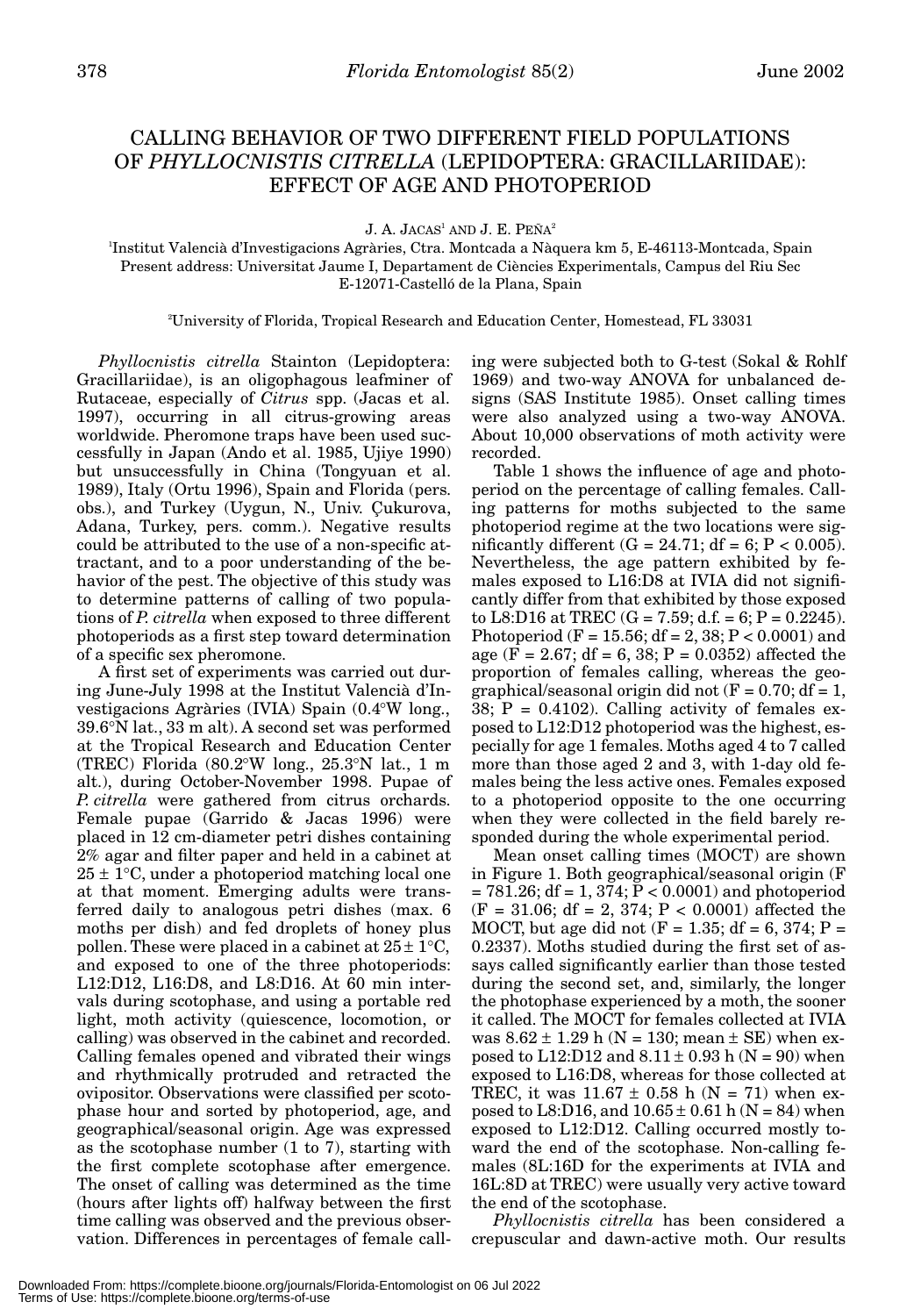| PF (1-16) UNDER 3 DIFFERENT PHOTOPERIODS (161:80; 121:120; 81:160). THE FIRST SET OF ASSAYS WAS CARRIED OUT AT IVIA<br>OTOPHASES EXPERIENCED BY THE INSECTS: 1-7) ON THE PERCENTAGE OF CALLING VIRGIN FEMALES OF P. CITRELLA MEASURED | $\mathrm{Si}$ te 2. TREC |
|---------------------------------------------------------------------------------------------------------------------------------------------------------------------------------------------------------------------------------------|--------------------------|
| C. INITIAL NUMBER OF FEMALES WAS 30.<br>TABLE 1. INFLUENCE OF AGE (NUMBER OF SCO<br>AT 1-H INTERVALS AFTER LIGHTS OF<br><b>NO THE SECOND ONE WAS AT TREE</b>                                                                          | aita<br>7                |

|                  | 8L:16D   | $\overline{ }$<br>G<br>rC<br>4<br>m<br>$\mathbf{\Omega}$<br>$\overline{a}$     |     |   |                                                                                                               |                                                             | $\Xi$                                                                                                                                           | 33<br>$^{60}_{\pm}$<br>67<br>$\frac{2}{3}$<br>$\frac{53}{5}$<br>43<br>$\frac{4}{5}$ თ | $\begin{array}{c}\n12 \\ 0 \\ 0\n\end{array}$<br>$^{0.9}$<br>67<br>53<br>33<br>$\mathfrak{g}$<br>56<br>42<br>58<br>36<br>13<br>48827<br>$\sigma$ |     |
|------------------|----------|--------------------------------------------------------------------------------|-----|---|---------------------------------------------------------------------------------------------------------------|-------------------------------------------------------------|-------------------------------------------------------------------------------------------------------------------------------------------------|---------------------------------------------------------------------------------------|--------------------------------------------------------------------------------------------------------------------------------------------------|-----|
| Site 2: TREC     | 12L:12D  | $\overline{a}$<br>$\circ$<br>LО<br>4<br>S<br>$\mathbf{\Omega}$<br>H            |     |   |                                                                                                               | 14                                                          | $\begin{array}{c} 29 \\ 60 \\ 57 \end{array}$<br>$\Box$<br>13<br>53<br>86                                                                       | $\frac{1}{2}$<br>$\frac{2}{5}$<br>$\frac{33}{100}$<br>$^{56}_{67}$<br>$\frac{45}{45}$ |                                                                                                                                                  |     |
|                  | 16L:8D   | $\overline{a}$<br>$\circ$<br>LО<br>4<br>m<br>$\mathbf{\Omega}$<br>$\mathbf{r}$ |     |   | $\frac{3}{2}$<br>$\infty$                                                                                     | ဖ<br>S<br>$\Box$                                            | $\approx$ $\approx$                                                                                                                             |                                                                                       |                                                                                                                                                  |     |
| , 1:IVIA<br>Site | 8L:16D   | $\overline{a}$<br>$\circ$<br>rC<br>4<br>S<br>2<br>$\mathbf{\mathsf{I}}$        |     |   |                                                                                                               |                                                             |                                                                                                                                                 |                                                                                       |                                                                                                                                                  | 810 |
|                  | 12L:12D  | $\overline{ }$<br>$\circ$<br>IJ<br>4<br>S<br>N<br>$\blacksquare$               |     |   | $\begin{array}{c} 10 \\ 1 \end{array}$<br>22<br>$\frac{0}{1}$<br>$15\,$ $36\,$<br>$\mathbf{\Omega}$<br>ဖ ၈ ဗ္ |                                                             | $\begin{array}{ccc} 49 & 52 & 25 \\ 68 & 75 & 100 & 60 \\ 52 & 75 & 75 & 60 \\ 11 & 43 & 19 & 33 \end{array}$<br>32 48 8<br>33 48<br>$347$ $30$ | Ю                                                                                     |                                                                                                                                                  |     |
|                  | $16L:8D$ | Ņ<br>6<br>Ю<br>4<br>S<br>2                                                     |     | Z | 11 10 11 13<br>c<br>S<br>4                                                                                    | $66\,$<br>63<br>$69\,$<br>$\frac{5}{4}$<br>30 42<br>$\circ$ |                                                                                                                                                 |                                                                                       |                                                                                                                                                  |     |
|                  |          |                                                                                | 125 |   | 45678                                                                                                         |                                                             | 0212                                                                                                                                            |                                                                                       | 2158                                                                                                                                             |     |

Downloaded From: https://complete.bioone.org/journals/Florida-Entomologist on 06 Jul 2022 Terms of Use: https://complete.bioone.org/terms-of-use

*Scientific Notes* 379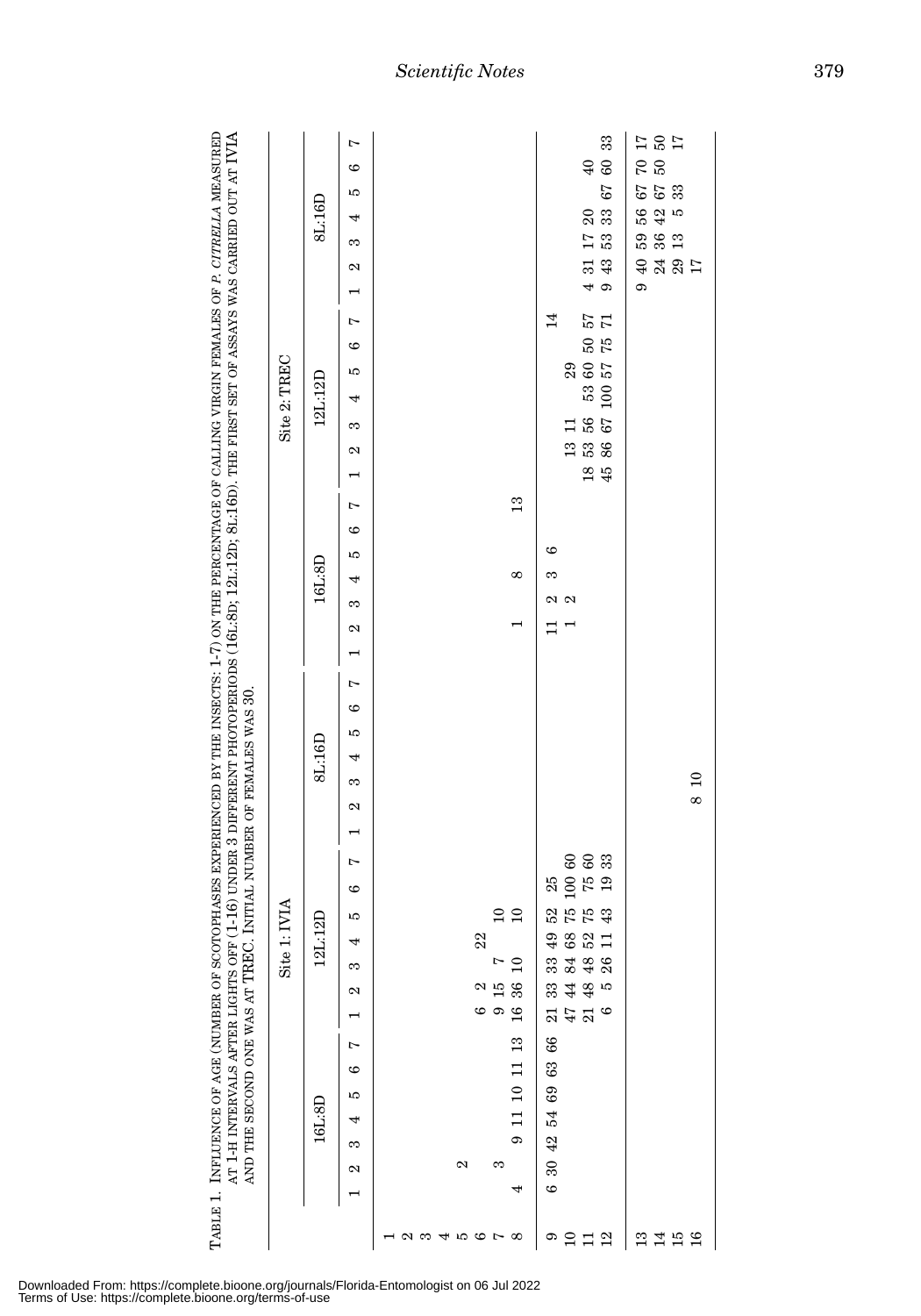

Fig. 1. Influence of age (1-7) on the onset of calling (in h since start of scotophase) of virgin females of *P. citrella* under three different photoperiods (16l:8d; 12l:12d; 8l:16d). The first set of assays was carried out at ivia (i-) and the second one was at TREC (T-). initial number of females was 30.

show a marked dawn sexual activity. Virgin females modified their calling patterns in response to photoperiod with some limitations. Females could not adapt to the photoperiods completely opposite to the ones they had experienced in the field. Furthermore, for a given location, the MOCT under different photoperiods extraordinarily matched current natural scotophases (9 h at IVIA and 14.5 h at TREC). Therefore, it is presumed that differences observed at the two locations were due to seasonal changes rather than to geographical differences between populations. The ability of virgin females of many Lepidoptera to modify the periodicity of their calling in response to different environmental changes, including day length (Haynes & Birch 1984), has been interpreted as an adaptation to reduce the impact of climatic fluctuations on mating success (Delisle & McNeil 1987).

Onset calling time was not affected by moth age, although age increased the proportion of females calling  $(1 < 2 = 3 < 4 = 5 = 6 = 7$  days). At a given temperature, virgin females of numerous crepuscular and nocturnal species of Lepidoptera advance the onset time of calling on successive nights (Delisle 1992). This has been interpreted as an adaptation increasing the probability of older females to attract a mate before younger moths initiate their calling (Swier et al. 1977).

Age and photoperiod are two of the many factors affecting the occurrence of calling behavior of female insects (Howse et al. 1998). Further laboratory experimentation and field testing should take our results into account.

This research was partially supported by a grant of the Conselleria de Cultura, Educació i Ciència de la Generalitat Valenciana, Spain, to J. E. P., and a fellowship under the OECD Co-operative Research Program: Biological Resource Management for Sustainable Agricultural Systems to J. A. J.

Florida Agricultural Experiment Station Journal Series No. R-08436.

## SUMMARY

The effect of age and photoperiod on the calling behavior of *Phyllocnistis citrella* was studied. *P. citrella* is sexually active at dawn. Activation is presumably caused by the cumulative time elapsed since sunset. Onset calling time was not affected by the age of moths, but the proportion of females calling increased with age.

## REFERENCES CITED

ANDO, T., K. Y. TAGUCHI, M. UCHIYAMA, T. UJIYE, AND H. KUROKO. 1985. (7Z-11Z)-7,11-hexadecadienal sex